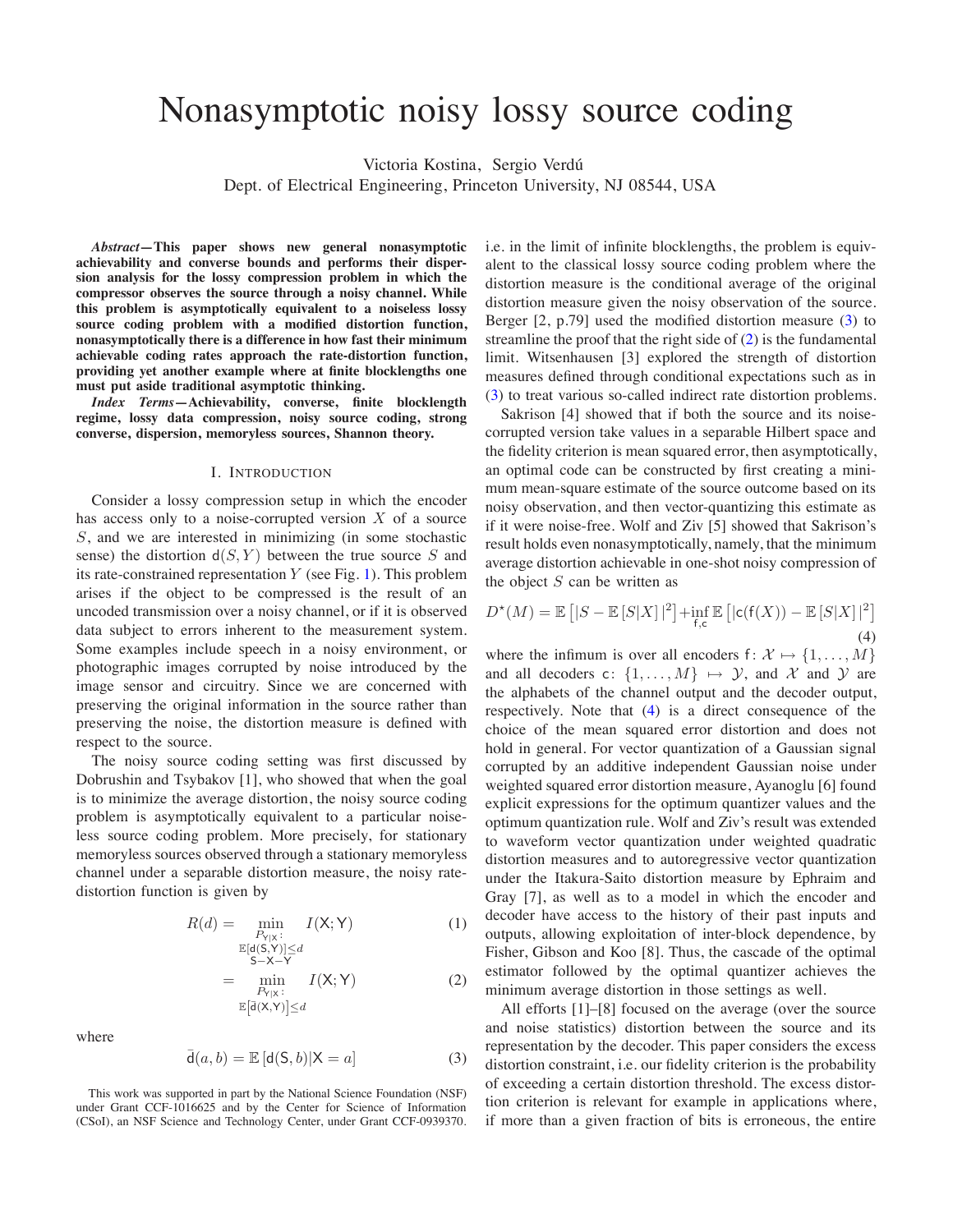

<span id="page-1-0"></span>Fig. 1. Noisy source coding.

packet must be discarded. Moreover, as we argued in [9], excess distortion is a natural way to look at lossy compression problems at finite blocklengths where the entire distribution of the distortion observed at the output of the decoder (and not just its average) matters. Evaluating the excess distortion probability at all distortion thresholds gives the full distribution of the distortion at the output of the decoder, providing a more complete description of system performance than that afforded by knowing just the average value of that distortion.

In this paper, we give new nonasymptotic achievability and converse bounds for the noisy source coding problem, which generalize the noiseless source coding bounds in [9]. We observe that at finite blocklenghs, the noisy coding problem is not equivalent to the noiseless coding problem with the modified distortion measure in [\(3\)](#page-0-0). Essentially, the reason is that the averaging in [\(3\)](#page-0-0) dismisses the randomness introduced by the noisy channel in Fig. [1,](#page-1-0) which nonasymptotically cannot be neglected. That additional randomness slows down the rate of approach to the asymptotic fundamental limit in the noisy source coding problem compared to the asymptotically equivalent noiseless problem. Specifically, for noiseless source coding of stationary memoryless sources with separable distortion measure, we showed previously [9] (see also [10] for an alternative proof in the finite alphabet case) that the minimum number  $M$  of representation points compatible with a given probability  $\epsilon$  of exceeding distortion threshold d can be written as

<span id="page-1-1"></span>
$$
\log M^{\star}(k, d, \epsilon) = kR(d) + \sqrt{kV(d)}Q^{-1}(\epsilon) + o\left(\sqrt{k}\right)
$$
 (5)

where  $V(d)$  is the rate-dispersion function, explicitly identified in [9], and  $Q^{-1}(\cdot)$  denotes the inverse of the complementary standard Gaussian cdf. In this paper, we show that for noisy source coding of a discrete stationary memoryless source over a discrete stationary memoryless channel under a separable distortion measure,  $V(d)$  in [\(5\)](#page-1-1) is replaced by the noisy ratedispersion function  $V(d)$ , which can be expressed as

<span id="page-1-8"></span>
$$
\tilde{\mathcal{V}}(d) = \mathcal{V}(d) + \lambda^{*2} \text{Var}\left(\mathbb{E}\left[d(S, Y^*) - \bar{d}(X, Y^*)|S, X\right]\right) \tag{6}
$$

where  $\lambda^* = -R'(d)$ ,  $S - X - Y^*$  and  $P_{Y^*|X}$  is the minimizer in [\(2\)](#page-0-1).

Section [II](#page-1-2) shows new nonasymptotic bounds in the general single-shot setting, Section [III](#page-3-0) presents their asymptotic analysis, and Section [IV](#page-3-1) considers the example of a binary source observed through an erasure channel.

## II. NONASYMPTOTIC BOUNDS

<span id="page-1-2"></span>Consider the setup in Fig. [1](#page-1-0) where we are given the distribution  $P_S$  on the alphabet M and the transition probability kernel  $P_{X|S}$ :  $\mathcal{M} \rightarrow \mathcal{X}$ . We are also given the distortion measure d:  $\mathcal{M} \times \mathcal{Y} \mapsto [0, +\infty]$ , where  $\mathcal{Y}$  is the representation alphabet. An  $(M, d, \epsilon)$  code is a pair of mappings  $P_{Z|X} \colon \mathcal{X} \mapsto \{1,\ldots,M\}$  and  $P_{Y|Z} \colon \{1,\ldots,M\} \mapsto \mathcal{Y}$  such that  $\mathbb{P}[\mathsf{d}(S, Y) > d] \leq \epsilon$ .

Define

$$
\mathbb{R}_X(d) = \inf_{\substack{P_{Y|X}:\\ \mathbb{E}\left[\overline{d}(X,Y)\right] \le d}} I(X;Y) \tag{7}
$$

where  $\bar{d}$ :  $\mathcal{X} \times \mathcal{Y} \mapsto [0, +\infty]$  is given by

$$
\bar{\mathsf{d}}(x,y) = \mathbb{E}\left[\mathsf{d}(S,y)|X=x\right] \tag{8}
$$

and assume that the infimum is achieved by a unique  $P_{Y^*|X}$ such that the constraint is satisfied with equality. Noting that this assumption guarantees differentiability of  $\mathbb{R}_X(d)$ , denote

$$
\tilde{j}_{S,X}(s,x,y,d) = i_{X,Y^*}(x;y) + \lambda^* \mathsf{d}(s,y) - \lambda^* d \qquad (9)
$$

<span id="page-1-7"></span><span id="page-1-6"></span>
$$
\lambda^* = -\mathbb{R}'_X(d) \tag{10}
$$

$$
i_{X;Y^*}(x;y) = \frac{dP_{X|Y^*=y}}{dP_X}(x)
$$
\n(11)

**Theorem 1** (Converse). *Any*  $(M, d, \epsilon)$  *code must satisfy* 

<span id="page-1-5"></span>
$$
\epsilon \ge \inf_{P_{Y|X}} \sup_{\gamma \ge 0} \left\{ \mathbb{P}\left[\tilde{\jmath}_{S,X}(S,X,Y,d) \ge \log M + \gamma \right] - \exp(-\gamma) \right\}
$$
\n(12)

*Proof:* Let the encoder and decoder be the random transformations  $P_{Z|X}$  and  $P_{Y|Z}$ , where Z takes values in  $\{1,\ldots,M\}$ . Denote

$$
B_d(s) = \{ y \in \mathcal{Y} \colon \mathsf{d}(s, y) \le d \}
$$
 (13)

We have, for any  $\gamma \geq 0$ 

$$
\mathbb{P} \left[ \tilde{\jmath}_{S,X}(S, X, Y, d) \ge \log M + \gamma \right]
$$
  
=  $\mathbb{P} \left[ \tilde{\jmath}_{S,X}(S, X, Y, d) \ge \log M + \gamma, d(S, Y) > d \right]$   
+  $\mathbb{P} \left[ \tilde{\jmath}_{S,X}(S, X, Y, d) \ge \log M + \gamma, d(S, Y) \le d \right]$  (14)

$$
\leq \epsilon + \sum_{x \in \mathcal{X}} P_X(x) \sum_{s \in \mathcal{M}} P_{S|X}(s|x) \sum_{z=1} P_{Z|X}(z|x)
$$

$$
\cdot \sum_{y \in B_d(s)} P_{Y|Z}(y|z) \mathbf{1} \{ M \leq \exp(\tilde{j}_{S,X}(s,x,y,d) - \gamma) \}
$$
(15)

$$
\leq \epsilon + \exp(-\gamma) \sum_{x \in \mathcal{X}} P_X(x) \sum_{s \in \mathcal{M}} P_{S|X}(s|x)
$$

$$
\cdot \sum_{z=1}^M \frac{1}{M} \sum_{y \in B_d(s)} P_{Y|Z}(y|z) \exp(\tilde{j}_{S,X}(s,x,y,d)) \qquad (16)
$$

<span id="page-1-3"></span>
$$
\leq \epsilon + \exp(-\gamma) \sum_{z=1}^{M} \frac{1}{M} \sum_{y \in \mathcal{Y}} P_{Y|Z}(y|z)
$$

$$
\cdot \sum_{x \in \mathcal{X}} P_X(x) \exp(\imath_{X;Y^*}(x;y)) \sum_{s \in \mathcal{M}} P_{S|X}(s|x) \tag{17}
$$

<span id="page-1-4"></span>
$$
= \epsilon + \exp(-\gamma) \sum_{z=1}^{M} \frac{1}{M} \sum_{y \in \mathcal{Y}} P_{Y|Z}(y|z) \sum_{x \in \mathcal{X}} P_{X|Y^*}(x|y)
$$
\n(18)

$$
= \epsilon + \exp(-\gamma) \tag{19}
$$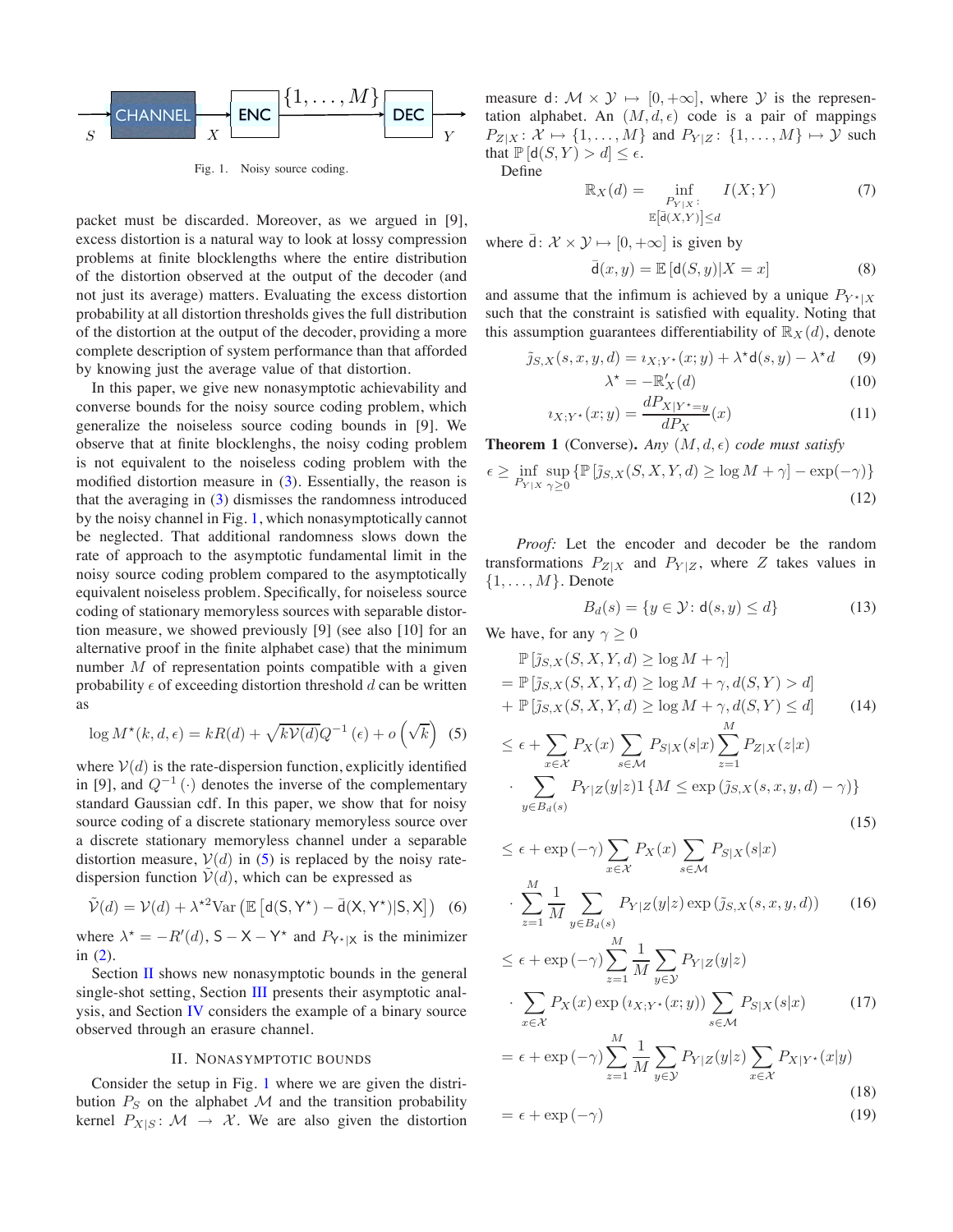where

• [\(16\)](#page-1-3) follows by upper-bounding

$$
P_{Z|X}(z|x)1\{M \le \exp\left(\tilde{j}_{S,X}(s,x,y,d) - \gamma\right)\}
$$

$$
\le \frac{\exp\left(-\gamma\right)}{M}\exp\left(\tilde{j}_{S,X}(s,x,y,d)\right) \tag{20}
$$

for every  $(x, z) \in \mathcal{M} \times \{1, \ldots, M\},\$ 

 $\bullet$  [\(17\)](#page-1-4) uses

$$
1\{\mathsf{d}(s,y)\leq d\}\leq \exp\left(\lambda^{\star}d-\lambda^{\star}\mathsf{d}(s,y)\right)\qquad(21)
$$

Finally, [\(12\)](#page-1-5) follows by choosing  $\gamma$  that gives the tightest bound and  $P_{Y|X}$  that gives the weakest in order to obtain a code-independent converse.

**Corollary 1.** *Any*  $(M, d, \epsilon)$  *code must satisfy* 

$$
\epsilon \ge \sup_{\gamma \ge 0} \left\{ \mathbb{E} \left[ \min_{y \in \mathcal{Y}} \mathbb{P} \left[ \tilde{\jmath}_{S,X}(S,X,y,d) \ge \log M + \gamma |X| \right] - \exp(-\gamma) \right\} \right\}
$$
(22)

*Proof:* We weaken [\(12\)](#page-1-5) using

$$
\inf_{P_{Y|X}} \mathbb{P} \left[ \tilde{\jmath}_{S,X}(S,X,Y,d) \ge \log M + \gamma \right]
$$
\n
$$
= \mathbb{E} \left[ \inf_{P_{Y|X}} \mathbb{P} \left[ \tilde{\jmath}_{S,X}(S,X,Y,d) \ge \log M + \gamma |X| \right] \right] \tag{23}
$$

$$
= \mathbb{E}\left[\inf_{y \in \mathcal{Y}} \mathbb{P}\left[\tilde{\jmath}_{S,X}(S,X,y,d) \ge \log M + \gamma |X|\right] \right] \tag{24}
$$

where we used  $S - X - Y$ .

*Remark* 1*.* For the asymptotically equivalent noiseless source coding problem, we know that almost surely [9], [11] ,

<span id="page-2-0"></span>
$$
\jmath_X(x,d) = \iota_{X;Y^*}(x;Y^*) + \lambda^* \bar{\mathsf{d}}(x,Y^*) - \lambda^* d \tag{25}
$$

where  $j_X(x, d)$  is the d-tilted information in  $x \in \mathcal{X}$ , the intuitive meaning of which is the number of bits required to represent  $x$  within distortion  $d$  in the conventional noiseless observations setting. Using  $(25)$ , we may express  $(9)$  for all  $y \in \text{supp}(P_{Y^*})$  as

<span id="page-2-7"></span>
$$
\tilde{\jmath}_{S,X}(s,x,y,d) = \jmath_X(x,d) + \lambda^* \mathsf{d}(s,y) - \lambda^* \bar{\mathsf{d}}(x,y) \tag{26}
$$

*Remark* 2. If  $\text{supp}(P_{Y^*}) = \mathcal{Y}$  and  $P_{X|S}$  is the identity mapping so that  $d(S, y) = d(X, y)$  almost surely, for every  $y$ , and Theorem [1](#page-1-5) reduces to the noiseless converse in [9, Theorem 7].

<span id="page-2-6"></span>*Remark* 3*.* Careful examination of the proof of Theorem [1](#page-1-5) reveals that it is unnecessary to force the choice  $P_{X|Y^*}$  in [\(11\)](#page-1-7); the result holds for an arbitrary  $P_{X|Y}$ . Moreover,  $\lambda^*$ can be replaced by any nonnegative scalar; that scalar can be chosen differently for each  $(s, x, y, d)$ . Tuning those choices, it is possible to obtain a tighter finite blocklength bound, at the expense of a more cumbersome expression.

**Theorem 2** (Achievability). *There exists an*  $(M, d, \epsilon)$  *code with*

<span id="page-2-2"></span>
$$
\epsilon \le \inf_{P_Y} \int_0^1 \mathbb{E}\left[ \left( 1 - P_Y(\tilde{B}_t(X)) \right)^M \right] dt \tag{27}
$$

*where*

<span id="page-2-3"></span>
$$
\tilde{B}_t(x) = \{ y \in \mathcal{Y} \colon \pi(x, y) \le t \}
$$
\n(28)

$$
\pi(x, y) = \mathbb{P}\left[\mathsf{d}(S, y) > d | X = x\right] \tag{29}
$$

*Proof:* The proof appeals to a random coding argument. Given M codewords  $(c_1, \ldots, c_M)$ , the encoder f and decoder c achieving minimum excess distortion probability attainable with the given codebook operate as follows. Having observed  $x \in \mathcal{X}$ , the optimum encoder chooses

$$
i^* \in \arg\min_i \pi(x, c_i)
$$
 (30)

with ties broken arbitrarily, so  $f(x) = i^*$  and the decoder simply outputs  $c_{i^*}$ , so  $c(f(x)) = c_{i^*}$ .

The excess distortion probability achieved by the scheme is given by

<span id="page-2-5"></span>
$$
\mathbb{P}\left[d(S,\mathsf{c}(f(X))) > d\right] = \mathbb{E}\left[\pi(X,\mathsf{c}(f(X))\right)]\tag{31}
$$

$$
= \int_0^1 \mathbb{P}\left[\pi(X, \mathsf{c}(\mathsf{f}(X))) > t\right] dt \quad (32)
$$

<span id="page-2-1"></span>
$$
= \int_0^{\infty} \mathbb{E}\left[\mathbb{P}\left[\pi(X, \mathsf{c}(f(X))) > t | X\right]\right] dt
$$
\n(33)

Now, we notice that

$$
1\left\{\pi(x, c(f(x))) > t\right\} = 1\left\{\min_{i \in 1, ..., M} \pi(x, c_i) > t\right\} \tag{34}
$$

<span id="page-2-4"></span>
$$
= \prod_{i=1}^{n} 1 \left\{ \pi(x, c_i) > t \right\} \tag{35}
$$

and we average [\(33\)](#page-2-1) with respect to the codewords  $Y_1, \ldots, Y_M$ drawn i.i.d. from  $P<sub>Y</sub>$ , independently of any other random variable, so that  $P_{XY_1...Y_M} = P_X \times P_Y \times ... \times P_Y$ , to obtain

$$
\int_0^1 \mathbb{E}\left[\prod_{i=1}^M \mathbb{P}\left[\pi(X, Y_M) > t | X\right]\right] dt \tag{36}
$$

$$
= \int_0^1 \mathbb{E}\left[\mathbb{P}^M\left[\pi(X,\bar{Y}) > t | X\right]\right] dt \tag{37}
$$

where  $P_{X\bar{Y}} = P_X P_Y$ . Since there must exist a codebook achieving the excess distortion probability below or equal to the average over codebooks,  $(27)$  follows.

*Remark* 4*.* Notice that we have actually shown that the righthand side of [\(27\)](#page-2-2) gives the exact minimum excess distortion probability of random coding, averaged over codebooks drawn i.i.d. from  $P_V$ .

*Remark* 5. In the noiseless case,  $S = X$ , for all  $t \in [0, 1)$ ,

$$
\pi(x, y) = 1 \{ \mathsf{d}(x, y) > d \}
$$
 (38)

Therefore

$$
\tilde{B}_t(x) = B_d(x) = \{ y \in \mathcal{Y} \colon \mathsf{d}(x, y) \le d \}
$$
 (39)

and the bound in Theorem [2](#page-2-3) reduces to the noiseless random coding bound in [9, Theorem 10].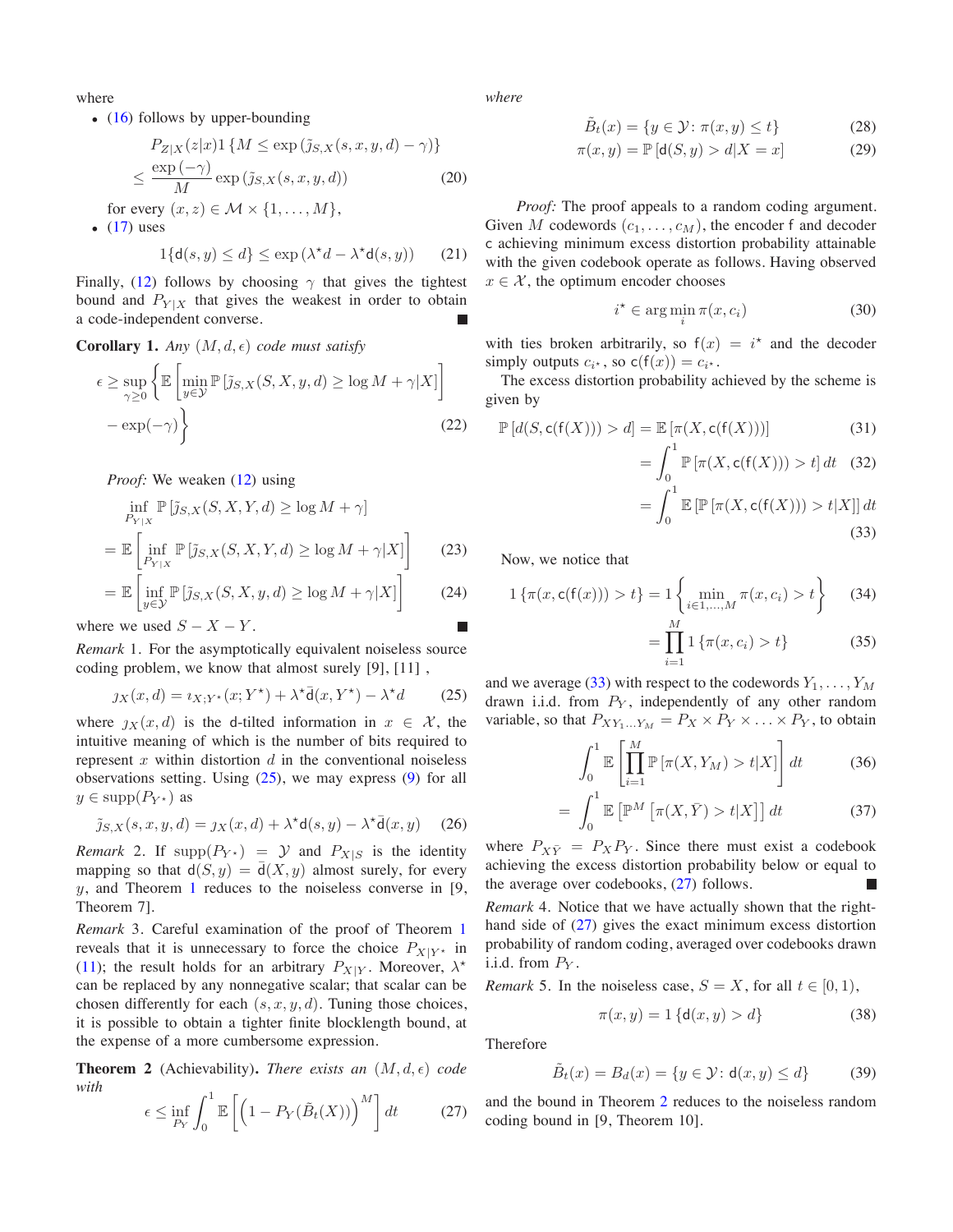The bound in [\(27\)](#page-2-2) can be weakened to obtain the following result, which generalizes Shannon's bound for noiseless lossy compression (see e.g. [9, Theorem 1]).

**Corollary 2.** *There exists an*  $(M, d, \epsilon)$  *code with* 

$$
\epsilon \leq \inf_{\gamma \geq 0, P_{Y|X}} \left\{ \mathbb{P}\left[d(S, Y) > d\right] + \mathbb{P}\left[\imath_{X;Y}(X; Y) > \log M - \gamma\right] + e^{-\exp(\gamma)} \right\}
$$
\n(40)

*where*  $P_{SXY} = P_S P_{X|S} P_{Y|X}$ .

*Proof:* Fix  $\gamma \geq 0$  and transition probability kernel  $P_{Y|X}$ . Let  $P_X \to P_{Y|X} \to P_Y$  (i.e.  $P_Y$  is the marginal of  $P_X P_{Y|X}$ ), and let  $P_{X\bar{Y}} = P_X P_Y$ . We use the nonasymptotic covering lemma [12, Lemma 5] to establish

$$
\mathbb{E}\left[\mathbb{P}^M\left[\pi(X,\bar{Y}) > t | X\right]\right]
$$
  
\n
$$
\leq \mathbb{P}\left[\pi(X,Y) > t\right] + \mathbb{P}\left[\iota_{X;Y}(X;Y) > \log M - \gamma\right] + e^{-\exp(\gamma)}
$$
\n(41)

Applying  $(41)$  to  $(37)$  and noticing that

$$
\int_0^t \mathbb{P}\left[\pi(X, Y) > t\right] = \mathbb{E}\left[\pi(X, Y)\right] dt \tag{42}
$$

$$
= \mathbb{P}\left[d(S, Y) > d\right] \tag{43}
$$

<span id="page-3-0"></span>we obtain  $(40)$ .

## III. ASYMPTOTIC ANALYSIS

In this section, we pass from the single shot setup of Section [II](#page-1-2) to a block setting by letting the alphabets be Cartesian products  $\mathcal{M} = \mathcal{S}^k$ ,  $\mathcal{X} = \mathcal{A}^k$ ,  $\mathcal{Y} = \mathcal{B}^k$ , and we study the second order asymptotics in k of  $M^*(k, d, \epsilon)$ , the minimum achievable number of representation points compatible with the excess distortion constraint  $\mathbb{P}\left[d(S^k, Y^k) > d\right] \leq \epsilon$ . We make the following assumptions.

(i) 
$$
P_{S^k X^k} = P_{S} P_{X|S} \times ... \times P_{S} P_{X|S}
$$
 and  

$$
d(s^k, y^k) = \frac{1}{k} \sum_{i=1}^k d(s_i, y_i)
$$
(44)

(ii) The alphabets  $S$ ,  $A$ ,  $B$  are finite sets.

(iii) The distortion level satisfies  $d_{\min} < d < d_{\max}$ , where

$$
d_{\min} = \inf \{ d \colon R(d) < \infty \} \tag{45}
$$

and  $d_{\text{max}} = \inf_{y \in \mathcal{B}} \mathbb{E}[d(X, y)]$ , where the expectation is with respect to the unconditional distribution of X.

The following result is obtained via a technical second order analysis (omitted due to space constraints) of Theorem [2](#page-2-3) and the generalized Corollary [1](#page-2-5) (according to Remark [3\)](#page-2-6).

**Theorem 3** (Gaussian approximation). For  $0 < \epsilon < 1$ ,

$$
\log M^{\star}(k, d, \epsilon) = kR(d) + \sqrt{k\tilde{\mathcal{V}}(d)}Q^{-1}(\epsilon) + o\left(\sqrt{k}\right)
$$
 (46)

$$
\tilde{\mathcal{V}}(d) = \text{Var}\left(\mathbb{E}\left[\jmath_{\mathsf{S}; \mathsf{X}}(\mathsf{S}, \mathsf{X}, \mathsf{Y}^{\star}, d) | \mathsf{S}, \mathsf{X}\right]\right) \tag{47}
$$

*where*  $P_{\text{SXY*}} = P_{\text{S}}P_{\text{X|S}}P_{\text{Y*|X}}$  *and*  $P_{\text{Y*|X}}$  *achieves the infimum in* [\(2\)](#page-0-1)*.*

*Remark* 6*.* The rate-dispersion function of the asymptotically equivalent noiseless problem is given by [9]

$$
\mathcal{V}(d) = \text{Var}\left(\jmath_{\mathbf{X}}(\mathbf{X}, d)\right) \tag{48}
$$

where  $\chi(X, d)$  is defined in [\(25\)](#page-2-0). To verify that the decom-position [\(6\)](#page-1-8) indeed holds, which implies that  $V(d) > V(d)$ unless there is no noise, write

<span id="page-3-3"></span>
$$
\tilde{\mathcal{V}}(d) = \text{Var} \left( \jmath_{\mathsf{X}}(\mathsf{X}, d) + \lambda^{\star} \mathbb{E} \left[ d(\mathsf{S}, \mathsf{Y}^{\star}) - \bar{d}(\mathsf{X}, \mathsf{Y}^{\star}) | \mathsf{S}, \mathsf{X} \right] \right)
$$
\n
$$
= \text{Var} \left( \jmath_{\mathsf{X}}(\mathsf{X}, d) \right)
$$
\n
$$
+ \lambda^{\star 2} \text{Var} \left( \mathbb{E} \left[ d(\mathsf{S}, \mathsf{Y}^{\star}) - \bar{d}(\mathsf{X}, \mathsf{Y}^{\star}) | \mathsf{S}, \mathsf{X} \right] \right)
$$
\n
$$
+ 2\lambda^{\star} \text{Cov} \left( \jmath_{\mathsf{X}}(\mathsf{X}, d) , \mathbb{E} \left[ d(\mathsf{S}, \mathsf{Y}^{\star}) - \bar{d}(\mathsf{X}, \mathsf{Y}^{\star}) | \mathsf{S}, \mathsf{X} \right] \right) \tag{50}
$$

where the covariance is zero:

$$
\mathbb{E}\left[\left(\jmath_{\mathsf{X}}(\mathsf{X},d)-R(d)\right)\mathbb{E}\left[\mathsf{d}(\mathsf{S},\mathsf{Y}^*)-\bar{\mathsf{d}}(\mathsf{X},\mathsf{Y}^*)|\mathsf{S},\mathsf{X}\right]\right] \n= \mathbb{E}\left[\jmath_{\mathsf{X}}(\mathsf{X},d)\mathbb{E}\left[\mathsf{d}(\mathsf{S},\mathsf{Y}^*)-\bar{\mathsf{d}}(\mathsf{X},\mathsf{Y}^*)|\mathsf{S},\mathsf{X}\right]\right]
$$
\n(51)

<span id="page-3-2"></span>
$$
= \mathbb{E}\left[\jmath_{X}(X,d)\mathbb{E}\left[d(S,Y^*) - \bar{d}(X,Y^*)|X\right]\right] \tag{52}
$$

<span id="page-3-1"></span>
$$
= 0 \tag{53}
$$

## IV. EXAMPLE

## *A. Erased fair coin flips*

Let a binary equiprobable source be observed by the encoder through a binary erasure channel with erasure rate  $\delta$ . The goal is to minimize the bit error rate with respect to the source. For  $\frac{\delta}{2} \leq d \leq \frac{1}{2}$ , the rate-distortion function is given by

<span id="page-3-4"></span>
$$
R(d) = (1 - \delta) \left( \log 2 - h \left( \frac{d - \frac{\delta}{2}}{1 - \delta} \right) \right)
$$
 (54)

where  $h(\cdot)$  is the binary entropy function, and [\(54\)](#page-3-4) is obtained by solving the optimization in [\(2\)](#page-0-1) which is achieved by

$$
P_{\mathsf{X}|\mathsf{Y}}^{\star}(a|b) = \begin{cases} 1 - d - \frac{\delta}{2} & b = a \\ d - \frac{\delta}{2} & b \neq a \neq ? \\ \delta & a = ? \end{cases} \tag{55}
$$

where  $a \in \{0, 1, ?\}$  and  $b \in \{0, 1\}$ , and  $P_{\mathsf{Y}}^{\star}(0) = P_{\mathsf{Y}}^{\star}(1) = \frac{1}{2}$ .  $\tilde{\gamma}_S$  x(S, X, b, d) =  $i_{X,Y*}(X, b) + \lambda^* d(S, b) - \lambda^* d$  (56)

<span id="page-3-5"></span>
$$
= -\lambda^* d + \begin{cases} \log \frac{2}{1 + \exp(-\lambda^*)} & \text{w.p. } 1 - \delta \\ \lambda^* & \text{w.p. } \frac{\delta}{2} \\ 0 & \text{w.p. } \frac{\delta}{2} \end{cases}
$$
(57)

The rate-dispersion function is given by the variance of  $(57)$ :

$$
\tilde{\mathcal{V}}(d) = \delta(1 - \delta) \log^2 \cosh\left(\frac{\lambda^*}{2 \log e}\right) + \frac{\delta}{4} \lambda^{*2} \tag{58}
$$

$$
\lambda^* = -R'(d) = \log \frac{1 - \frac{\delta}{2} - d}{d - \frac{\delta}{2}} \tag{59}
$$

<span id="page-3-7"></span><span id="page-3-6"></span>Note that as d approaches  $\frac{\delta}{2}$ , the rate-dispersion function grows without limit. This is to be expected, because for  $d = \frac{\delta}{2}$ , even in the hypothetical case in which the decoder knew  $X<sup>k</sup>$ , the number of erroneously represented bits is binomially